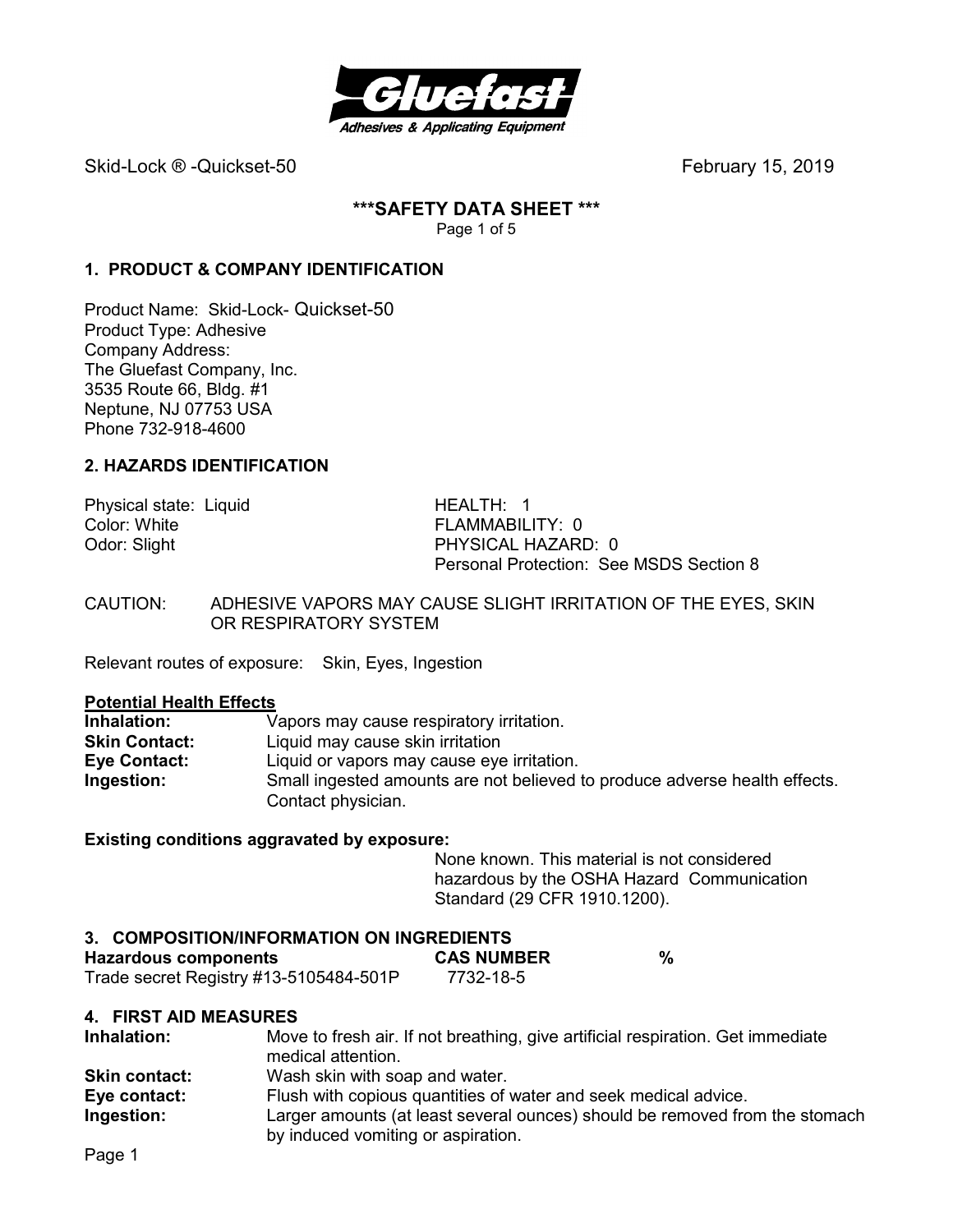

Skid-Lock ® -Quickset-50 **by Example 2019 February 15, 2019** 

## **\*\*\*SAFETY DATA SHEET \*\*\***

Page 2 of 5

| <b>5. FIRE FIGHTING MEASURES</b>      |                                                                                                                                                                              |
|---------------------------------------|------------------------------------------------------------------------------------------------------------------------------------------------------------------------------|
| Flash point:                          | Not applicable                                                                                                                                                               |
| Auto ignition temperature:            | <b>Unknown</b>                                                                                                                                                               |
| Flammable/Explosive limits - lower:   | Not applicable                                                                                                                                                               |
| Flammable/Explosive limits - upper:   | Not applicable                                                                                                                                                               |
| <b>Extinguishing media:</b>           | For dry polymer use water, carbon dioxide (co2), or<br>ABC dry chemical.                                                                                                     |
| Special firefighting procedures:      | When dried polymer burns, water (H2O), carbon<br>dioxide (CO2), carbon monoxide (CO), and smoke<br>are produced. Pyrolysis products may include some<br>hazardous materials. |
| Unusual fire or explosion hazards:    | No unusual fire or explosion hazards.                                                                                                                                        |
| <b>Hazardous combustion products:</b> | Oxides of carbon                                                                                                                                                             |

## **6. ACCIDENTAL RELEASE MEASURES**

Use personal protection recommended in Section 8, isolate the hazard area and deny entry to unnecessary and unprotected personnel.

| <b>Environmental precautions:</b><br><b>Clean-up methods:</b> | Do not flush liquid material into public sewer or water<br>system. Disposal of water/adhesive in accordance<br>with federal, state and local regulations. Most states<br>prohibit disposal of liquids in landfills.<br>Contain spill. Recover as much as possible for reuse.<br>Absorb remaining spill with an inert material. Place<br>into closed container and store in a safe location to<br>await disposal. Wash the spill area with soap and<br>water.<br>Spilled material is very slippery. Use care to avoid<br>falls. Dried film should be thoroughly cleaned. If<br>spilled in an enclosed area, ventilate. Change<br>contaminated clothing and launder before reuse.<br>Wear proper personal protective clothing and |
|---------------------------------------------------------------|---------------------------------------------------------------------------------------------------------------------------------------------------------------------------------------------------------------------------------------------------------------------------------------------------------------------------------------------------------------------------------------------------------------------------------------------------------------------------------------------------------------------------------------------------------------------------------------------------------------------------------------------------------------------------------------------------------------------------------|
|                                                               | equipment.                                                                                                                                                                                                                                                                                                                                                                                                                                                                                                                                                                                                                                                                                                                      |
| 7. HANDLING AND STORAGE                                       |                                                                                                                                                                                                                                                                                                                                                                                                                                                                                                                                                                                                                                                                                                                                 |
| Handling:                                                     | Avoid contact with eyes, skin and clothing. Wash<br>thoroughly after handling                                                                                                                                                                                                                                                                                                                                                                                                                                                                                                                                                                                                                                                   |
| Storage:                                                      | Store at room temperature. Rotate stock using oldest<br>material first. KEEP FROM FREEZING. Shelf life is<br>one year.                                                                                                                                                                                                                                                                                                                                                                                                                                                                                                                                                                                                          |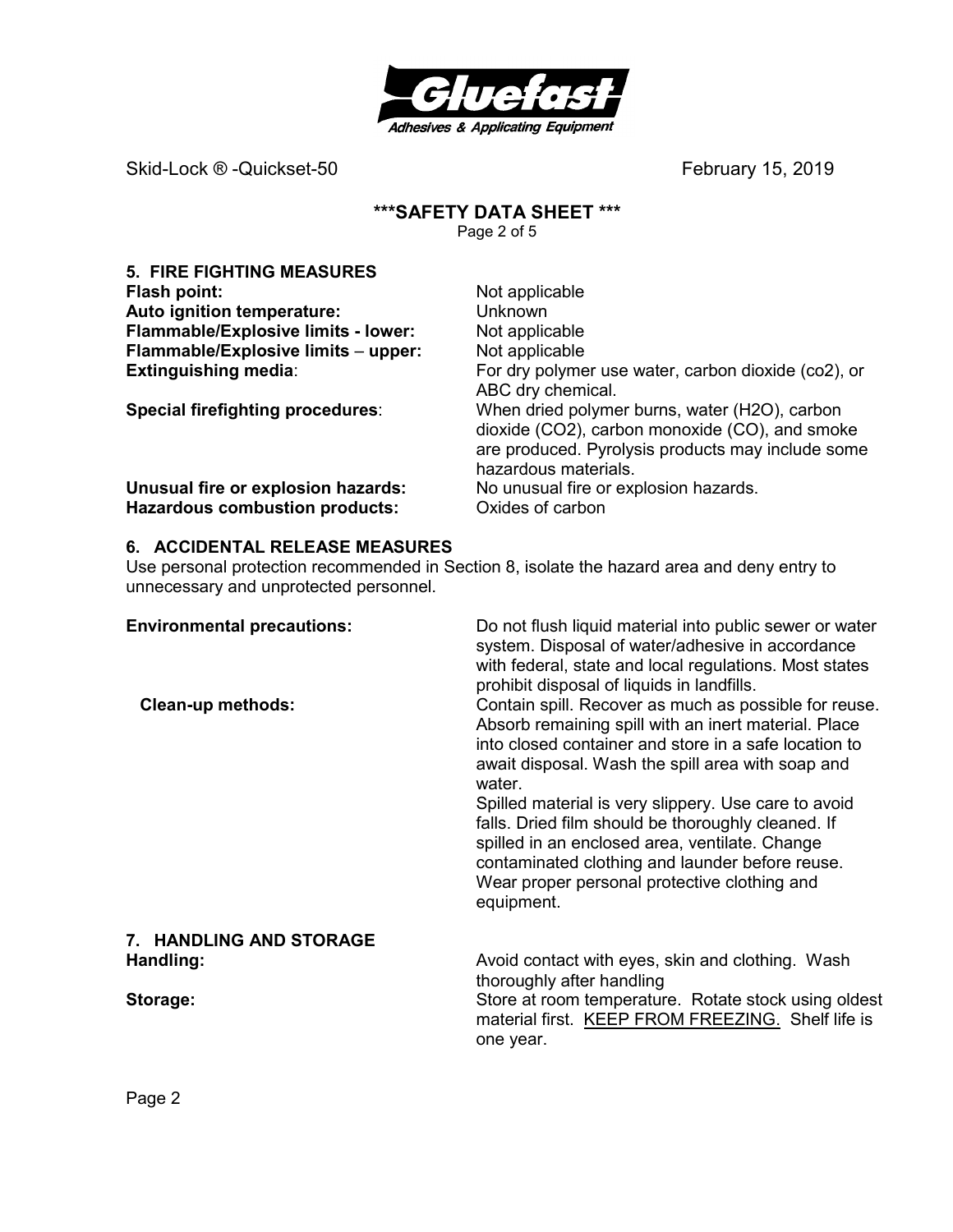

Skid-Lock ® -Quickset-50 *February* 15, 2019

#### **\*\*\*SAFETY DATA SHEET \*\*\***  Page 3 of 5

## **8. EXPOSURE CONTROLS/PERSONAL PROTECTION**

**Employers should complete an assessment of all workplaces to determine the need for, and selection of, proper exposure controls and protective equipment for each task performed.** 

| <b>Hazardous components</b> | <b>ACGIH TLV   OSHA PEL</b> |      | <b>AIHA WEEL</b> | LI OTHER |
|-----------------------------|-----------------------------|------|------------------|----------|
| None                        | None                        | None | None             | None     |

| <b>Engineering controls:</b>   | Effective exhaust ventilation should always be<br>provided to draw mists, fumes and vapors away<br>from workers to prevent routine inhalation. |
|--------------------------------|------------------------------------------------------------------------------------------------------------------------------------------------|
| <b>Respiratory protection:</b> | None required except if product is being sprayed<br>where a NIOSH approved mask is recommended.                                                |
| <b>Eyeface protection:</b>     | Safety goggles.                                                                                                                                |
| <b>Skin protection:</b>        | Gloves recommended.                                                                                                                            |

#### **9. PHYSICAL AND CHEMICAL PROPERTIES**

| <b>Physical state:</b>                     | Liquid             |
|--------------------------------------------|--------------------|
| Color:                                     | White              |
| Odor:                                      | Slight             |
| <b>Odor threshold:</b>                     | Not available      |
| Ph:                                        | $6 - 7$            |
| <b>Vapor Pressure:</b>                     | Water              |
| <b>Boiling Point/range:</b>                | 212F               |
| Freezing point/ range:                     | 0 °C (32 °F)       |
| Vapor density:                             | Water              |
| <b>Flash Point:</b>                        | Not Applicable     |
| <b>Flammable/Explosive limits - lower:</b> | Not applicable     |
| Flammable/Explosive limits - upper:        | Not applicable     |
| <b>Autoignition temperature:</b>           | Unknown            |
| <b>Evaporation rate:</b>                   | Water              |
| <b>Solubility in water:</b>                | <b>Dispersible</b> |
| Partition coefficient (n-octanol/water)    | Not determined     |
| <b>VOC content:</b>                        | 0.4g/l or less     |

Page 3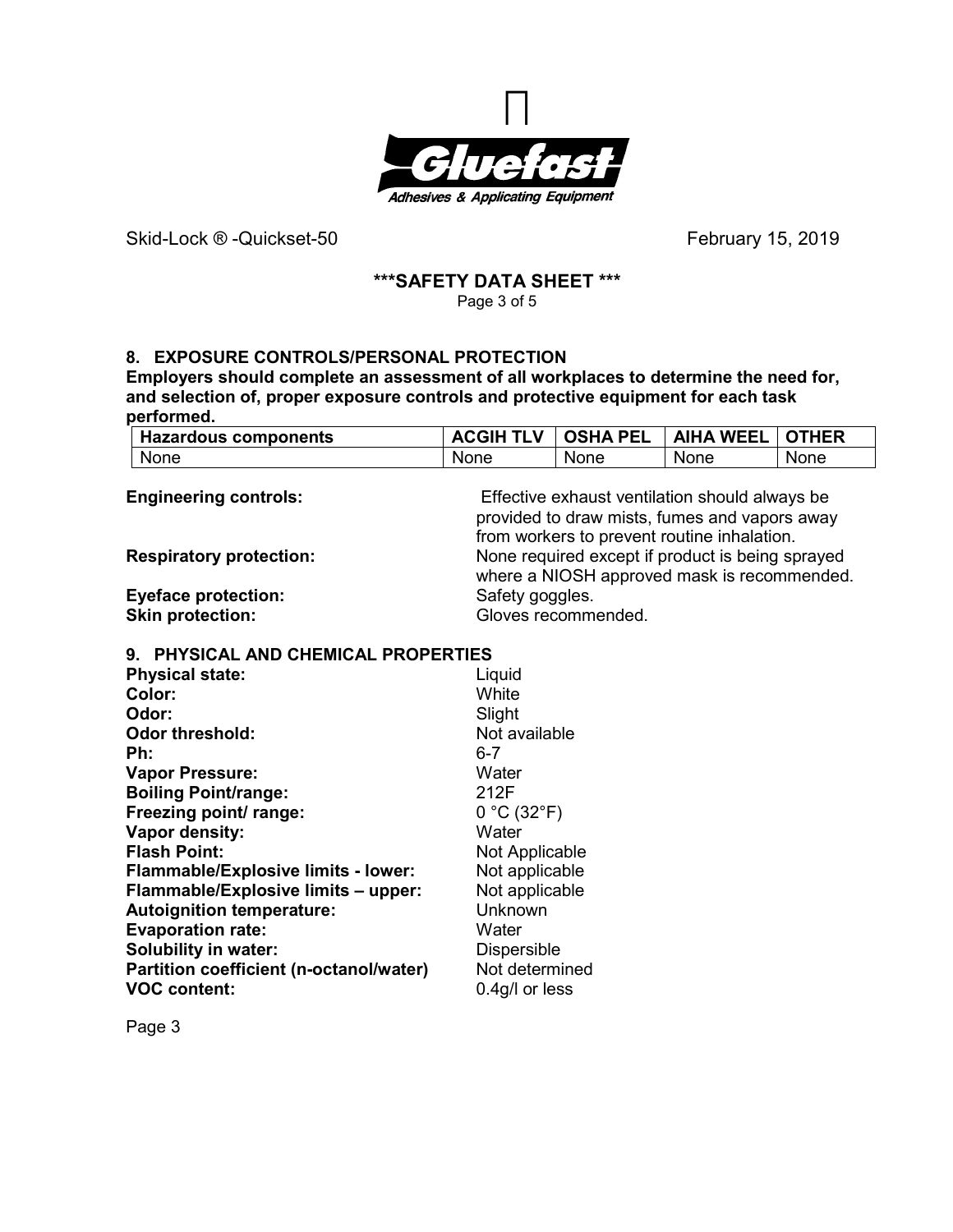

Skid-Lock ® -Quickset-50 **by Contract Contract Contract Contract Contract Contract Contract Contract Contract Contract Contract Contract Contract Contract Contract Contract Contract Contract Contract Contract Contract Cont** 

## **\*\*\*SAFETY DATA SHEET \*\*\***

Page 4 of 5

#### **10. STABILITY AND REACTIVITY**

| Stability               | <b>Stable</b>                                                                |
|-------------------------|------------------------------------------------------------------------------|
| Hazardous reactions:    | None                                                                         |
|                         | Hazardous decomposition products Carbon monoxide, carbon dioxide & oxides of |
|                         | nitrogen.                                                                    |
| Incompatible materials: | Materials that react with water & strong oxidizing                           |
|                         | agents.                                                                      |
| Conditions to avoid:    | Do not freeze                                                                |
|                         |                                                                              |

### **11. TOXICOLOGICAL INFORMATION**

| Hazardous components NTB Carcinogen   IARC Carcinogen |             |                        | <b>OSHA Carcinogen</b><br>(Specifically Regulated) |
|-------------------------------------------------------|-------------|------------------------|----------------------------------------------------|
| None                                                  | <b>None</b> | None                   | None                                               |
|                                                       |             |                        |                                                    |
| Hazardous components                                  |             | <b>Health Effects/</b> |                                                    |
|                                                       |             | <b>Target Organs</b>   |                                                    |
| None                                                  |             | None                   |                                                    |

## **12. ECOLOGICAL INFORMATION**

Ecological information: None available

## **13. DISPOSAL CONSIDERATIONS**

| Information provided is for unused product only. |                                                                                                 |  |  |
|--------------------------------------------------|-------------------------------------------------------------------------------------------------|--|--|
| Recommended method of disposal:                  | Disposal of water/adhesive in accordance with                                                   |  |  |
|                                                  | federal, state and local regulations. Most states<br>prohibit disposal of liquids in landfills. |  |  |
| Hazardous waste number:                          | Not a RCRA hazardous waste.                                                                     |  |  |

## **14. TRANSPORT INFORMATION**

U.S. Department of Transportation Ground (49 CFR)

| Proper shipping name:                                                                     | SLquik50GL, SLquik50PL, SLquik50DR    |
|-------------------------------------------------------------------------------------------|---------------------------------------|
| Hazard class or division:                                                                 | <b>None</b>                           |
| Identification number:                                                                    | <b>None</b>                           |
| Packing group:                                                                            | Carton, 5-gallon pail, 55 gallon drum |
| Product is not requisited, non bazardous and not restricted for transport by air or water |                                       |

Product is not regulated, non hazardous and not restricted for transport by air or water.

Page 4